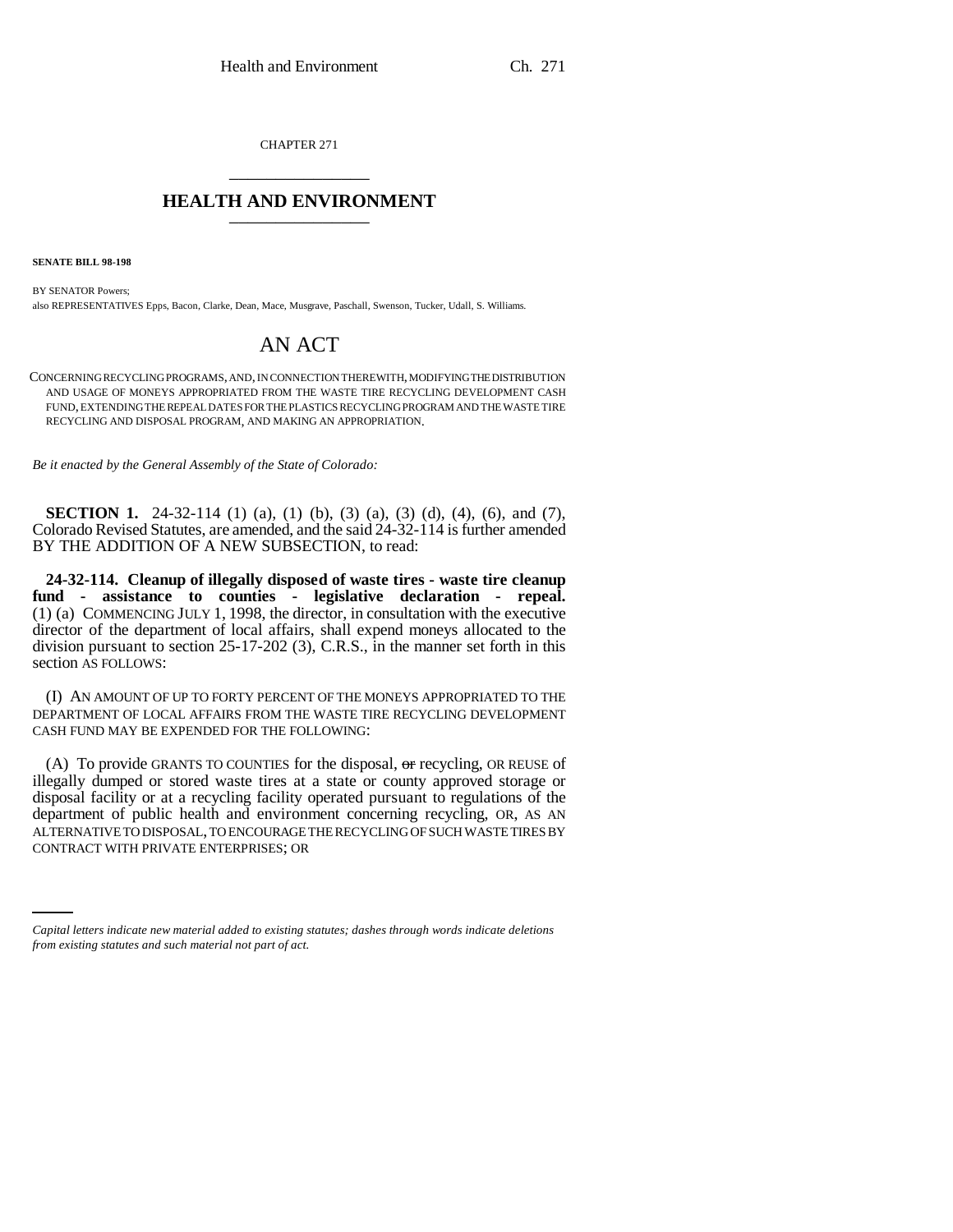## Ch. 271 Health and Environment

(B) TO PROVIDE FOR TIRE REUSE OR RECYCLING INCENTIVES IN STATE PUBLIC PROJECTS AND LOCAL GOVERNMENT PUBLIC PROJECTS FOR PRODUCTS THAT CONTAIN OR MAKE USE OF RECYCLED WASTE TIRES. THE DIRECTOR SHALL DETERMINE HOW MONEYS FOR TIRE REUSE OR RECYCLING INCENTIVES SHALL BE DISTRIBUTED AMONG PROJECTS. ANY STATE AGENCY IS AUTHORIZED TO EXPEND DISTRIBUTED TIRE REUSE OR RECYCLING INCENTIVE MONEYS PURSUANT TO THE REQUIREMENTS OF THIS SECTION. A MAXIMUM OF TEN PERCENT OF THE MONEYS APPROPRIATED TO THE DEPARTMENT OF LOCAL AFFAIRS FROM THE WASTE TIRE RECYCLING DEVELOPMENT CASH FUND MAY BE EXPENDED FOR THE PURPOSES AUTHORIZED UNDER THIS SUB-SUBPARAGRAPH (B).

(II) (A) AN AMOUNT OF UP TO FIVE PERCENT OF THE MONEYS APPROPRIATED TO THE DEPARTMENT OF LOCAL AFFAIRS FROM THE WASTE TIRE RECYCLING DEVELOPMENT CASH FUND MAY BE ALLOCATED TO THE COLORADO ADVANCED TECHNOLOGY INSTITUTE CREATED IN SECTION 23-11-102, C.R.S., FOR THE PURPOSE OF EVALUATING POTENTIAL USES FOR RECYCLED MATERIAL FROM MOTOR VEHICLE WASTE TIRES. THE INSTITUTE SHALL, IF POSSIBLE, UTILIZE SUCH MONEYS TO OBTAIN MATCHING FUNDS FROM FEDERAL OR PRIVATE SOURCES.

(B) THE COLORADO ADVANCED TECHNOLOGY INSTITUTE SHALL ANNUALLY INFORM THE DIVISION REGARDING THE PROGRESS THAT THE INSTITUTE HAS MADE IN THE EVALUATION OF WASTE TIRE USES.

(III) FOR THE PURPOSE OF EXPENDING TIRE REUSE OR RECYCLING INCENTIVES UNDER THE PROVISIONS OF SUBPARAGRAPH (I) OF THIS PARAGRAPH (a), THE STATE PURCHASING DIRECTOR OR A PURCHASING AGENT SHALL BE AUTHORIZED TO PURCHASE PRODUCTS WITH RECYCLED WASTE TIRE CONTENT UNLESS ANY OF THE FOLLOWING CONDITIONS EXIST:

(A) THE PRODUCT IS NOT AVAILABLE WITHIN A REASONABLE PERIOD OF TIME;

(B) THE PRODUCT FAILS TO MEET EXISTING PURCHASING RULES, INCLUDING ANY APPLICABLE SPECIFICATIONS; OR

(C) THE PRODUCT FAILS TO MEET FEDERAL OR STATE HEALTH OR SAFETY STANDARDS AS SET FORTH IN THE CODE OF FEDERAL REGULATIONS OR THE COLORADO CODE OF REGULATIONS.

(IV) THE GENERAL ASSEMBLY HEREBY FINDS THAT THE PURPOSE OF THE TIRE REUSE OR RECYCLING INCENTIVES UNDER THE PROVISIONS OF SUBPARAGRAPH (I) OF THIS PARAGRAPH (a) IS TO ENCOURAGE THE BENEFICIAL REUSE AND RECYCLING OF WASTE TIRES IN COLORADO AND IS NOT INTENDED TO USURP FUNCTIONS PROPERLY PERFORMED BY THE PRIVATE SECTOR OR TO COMPETE UNFAIRLY WITH PRIVATE BUSINESSES.

(V) FOR THE PURPOSES OF THIS PARAGRAPH (a), "PUBLIC PROJECT" MEANS:

(A) ANY PUBLICLY FUNDED CONTRACT ENTERED INTO BY A GOVERNMENTAL BODY OF THE EXECUTIVE BRANCH OF THIS STATE THAT IS SUBJECT TO THE "PROCUREMENT CODE", ARTICLES 101 TO 112 OF THIS TITLE; OR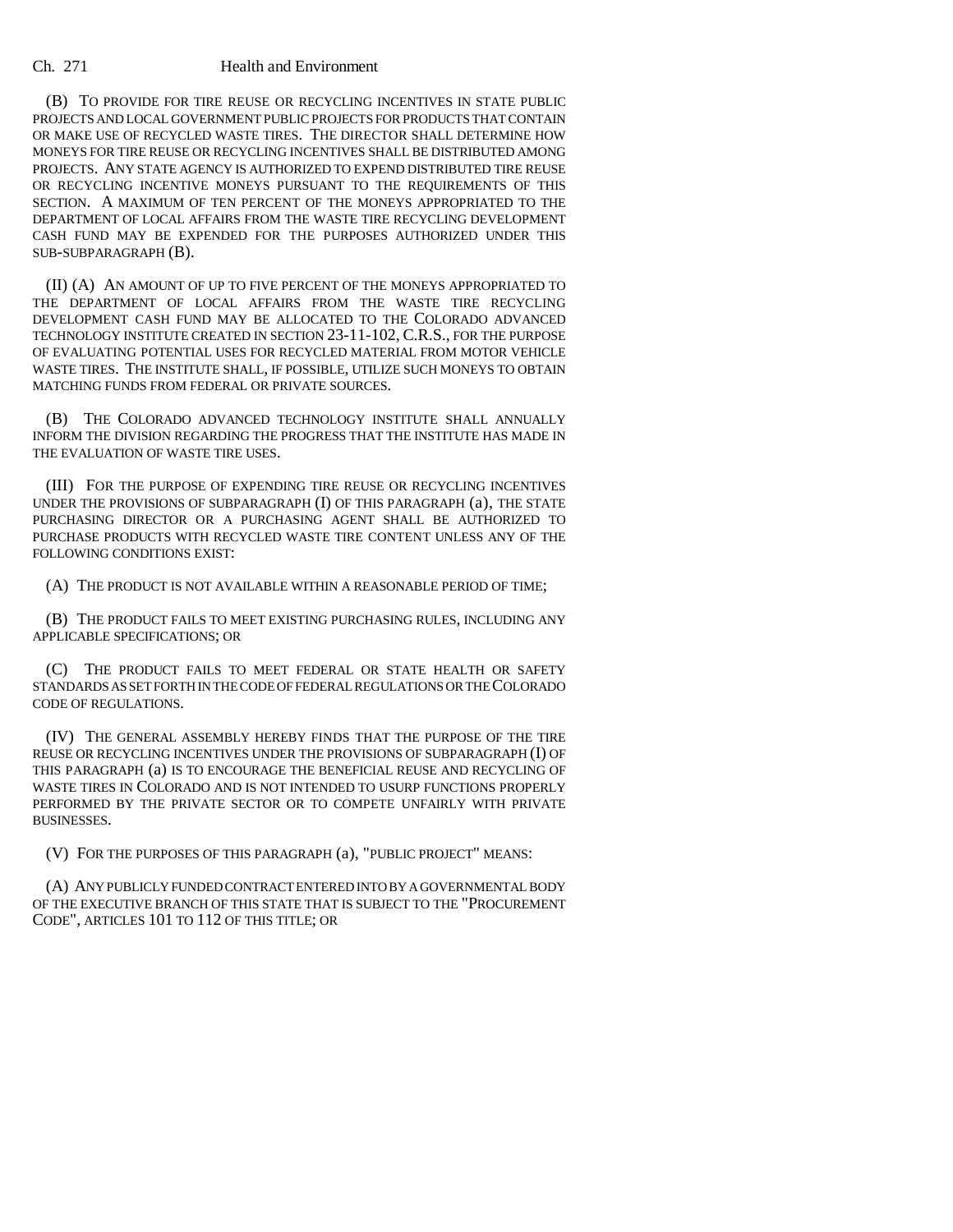(B) ANY PUBLICLY FUNDED CONTRACT ENTERED INTO BY A MUNICIPALITY, COUNTY, OR CITY AND COUNTY, INCLUDING ANY HOME RULE GOVERNMENT.

(b) Expenditures authorized by this section may be made in the form of grants to counties.

 $(3)$  (a) Grants made to counties pursuant to this section shall be used solely for the removal of waste tires from illegal dumps and storage facilities within the counties and for disposal or recycling of the removed tires at a state or county approved storage, disposal, or recycling facility;

(d) The general assembly hereby finds and declares that it is the policy of this state to pursue proposals for recycling AND MAKING OTHER BENEFICIAL USES OUT OF waste tires, in lieu of storage or landfill disposal, whenever feasible.

(4) No later than January 1, 1997, and biennially thereafter, each county in the state that has received funds pursuant to this section shall submit a report to the director and to the general assembly concerning the quantity, expressed in weight or as a number, of tires removed from illegal dumps or storage facilities in the county and disposed of at approved facilities OR IN RECYCLING OR REUSE PROJECTS; the method in which such disposal was accomplished and the method of recycling OR REUSE, if any; and, the quantity of tires in the county remaining to be disposed of or recycled in future years.

(6) When the executive director of the department of local affairs determines that all illegal waste tire dumps and storage facilities in the state have been closed and the tires held by such facilities have been disposed of or recycled at a state or county approved storage, disposal, or recycling facility OR IN RECYCLING OR REUSE PROJECTS, the director shall certify that fact to the general assembly and the Colorado housing and finance authority. Certification shall be as prescribed in section 25-17-202 (3.5) (b), C.R.S.

(6.5) THE DIVISION MAY PROMULGATE RULES TO IMPLEMENT THE PROVISIONS OF THIS SECTION.

(7) This section is repealed, effective upon receipt by the general assembly of the certification described in subsection (6) of this section OR EFFECTIVE JULY 1, 2008, WHICHEVER OCCURS FIRST.

**SECTION 2.** 25-17-106, Colorado Revised Statutes, is amended to read:

**25-17-106. Repeal of part.** This part 1 is repealed, effective July 1, 1998 2008.

**SECTION 3.** 25-17-202 (3.5) (a), Colorado Revised Statutes, is amended to read:

**25-17-202. Waste tire recycling development fee - cash fund created - repeal.** (3.5) (a) For the fiscal years commencing on and after July 1, 1996, moneys allocated to the division of local government pursuant to subsection (3) of this section, less a proportionate share of the administrative costs of the department of local affairs in administering the funds, shall constitute not more than thirty FIFTY percent of the moneys appropriated to the department of local affairs from the waste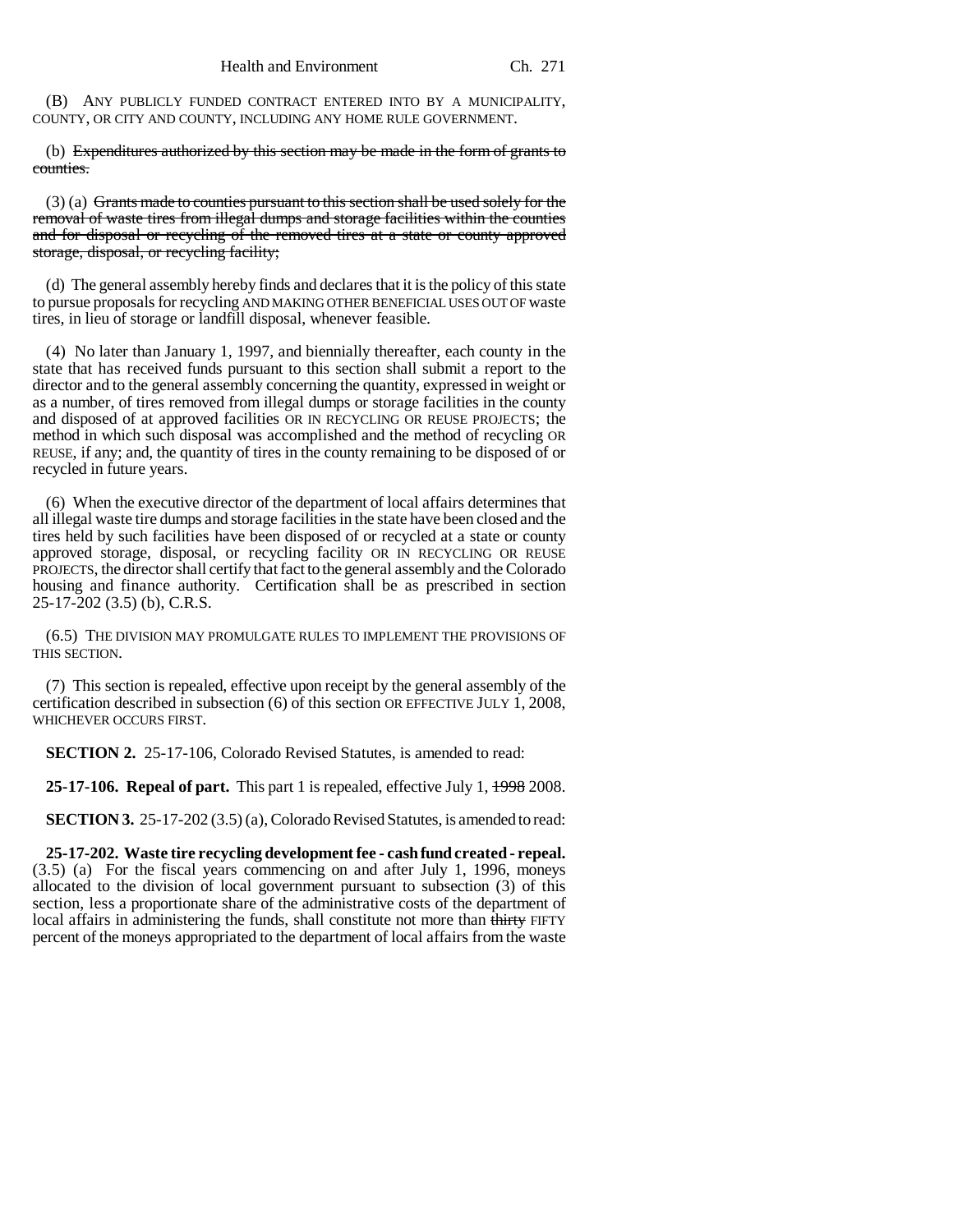tire recycling development cash fund.

**SECTION 4.** 25-17-202 (3.5) (a), Colorado Revised Statutes, as amended by House Bill 98-1176, enacted at the Second Regular Session of the Sixty-first General Assembly, is amended to read:

**25-17-202. Waste tire recycling development fee - cash fund created - repeal.** (3.5) (a) For the fiscal years commencing on and after July 1, 1998, moneys allocated to the division of local government pursuant to subsection (3) of this section, less a proportionate share of the administrative costs of the department of local affairs in administering the funds, shall constitute not more than thirty-five FIFTY percent of the moneys appropriated to the department of local affairs from the waste tire recycling development cash fund.

**SECTION 5.** 25-17-203, Colorado Revised Statutes, is amended to read:

**25-17-203. Repeal of part.** This part 2 is repealed, effective July 1, 2000 2008.

**SECTION 6.** 29-4-719.1 (2) (f) (IV) and (2) (f) (V), Colorado Revised Statutes, are amended to read:

**29-4-719.1. Economic development fund - repeal.** (2) (f) (IV) Any moneys deposited in the economic development fund that have been appropriated from the waste tire recycling development cash fund and that are not used for the purposes described in subparagraph (I) of this paragraph (f) shall remain in the economic development fund and shall not be transferred to the general fund of the state at the end of any fiscal year. until July 1, 2005, at which time this subparagraph (IV) shall be repealed, and any moneys remaining in the fund shall be subject to appropriation by the general assembly for purposes that are consistent with subparagraph (I) of this paragraph (f) and section 25-17-101, C.R.S.

(V) This subparagraph  $(V)$  and subparagraphs  $(H)$  and  $(W)$  of this paragraph  $(f)$ are IS repealed, effective July 1, 2005 2008.

**SECTION 7. Appropriation and transfer of appropriation.** (1) From the cash funds appropriation made in the annual general appropriation act for the fiscal year beginning July 1, 1998, to the department of local affairs, economic development, local affairs programs, waste tire fund, Colorado housing and finance authority recycling loans, for program costs, the sum of three hundred twenty-one thousand six hundred dollars (\$321,600) is hereby transferred to the department of local affairs, economic development, local affairs programs, waste tire fund, waste tire removal grants, for implementation of this act. Such sum shall be from the waste tire recycling development cash fund.

(2) In addition to any other appropriation, there is hereby appropriated, to the department of higher education, Colorado advanced technology institute, for the fiscal year beginning July 1, 1998, the sum of one hundred seven thousand two hundred dollars (\$107,200), or so much thereof as may be necessary, for the implementation of this act. Such sum shall be from cash funds exempt received from the department of local affairs out of the appropriation transferred for waste tire removal grants in subsection (1) of this section.